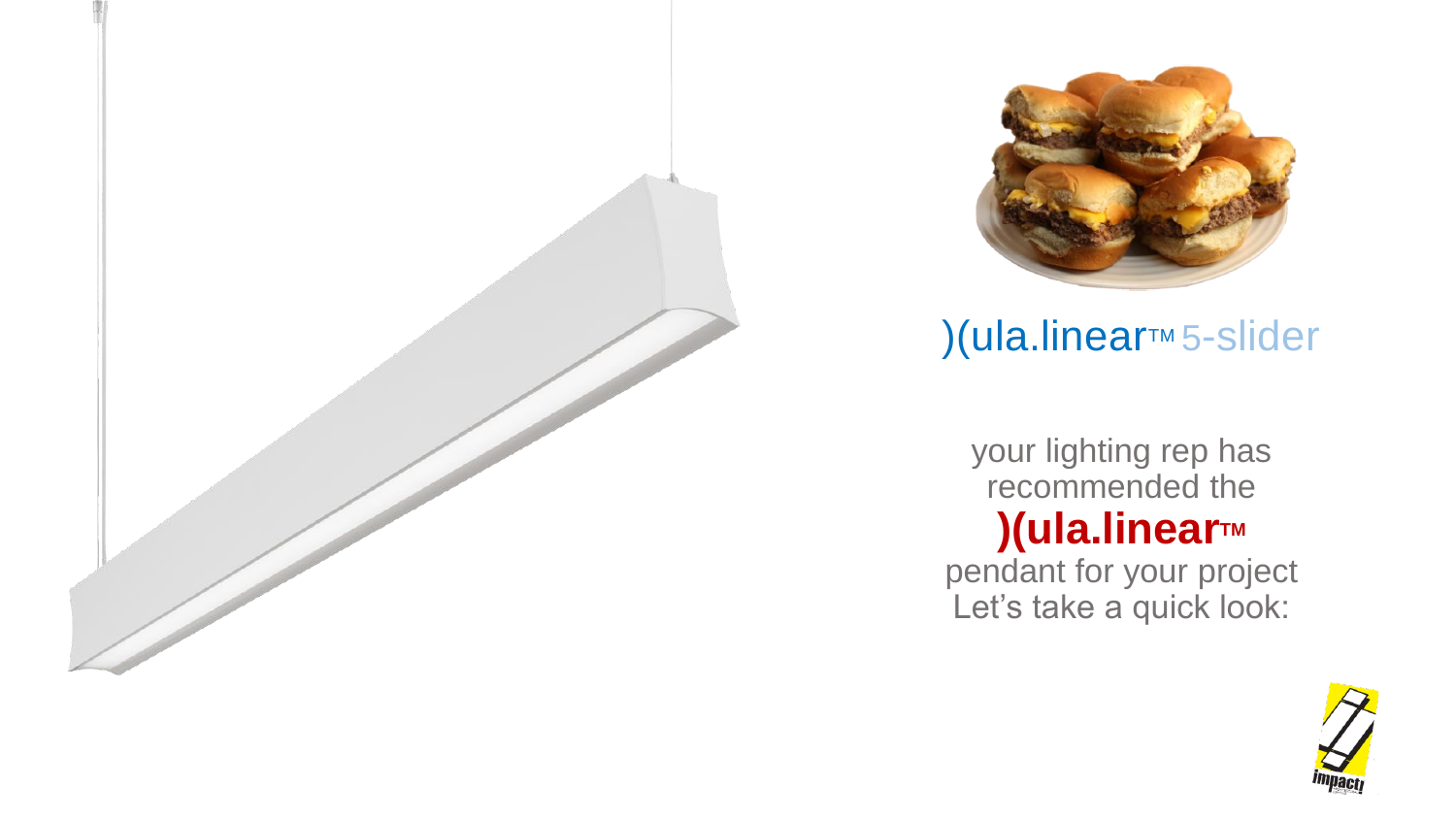

- P7248 (4'): 1600-4000 lm direct/ 1600-4000 lm indirect
- P7296 (8'): 3300-8100 lm direct / 3200-8100 lm indirect





)(ula.linear™ 5-slider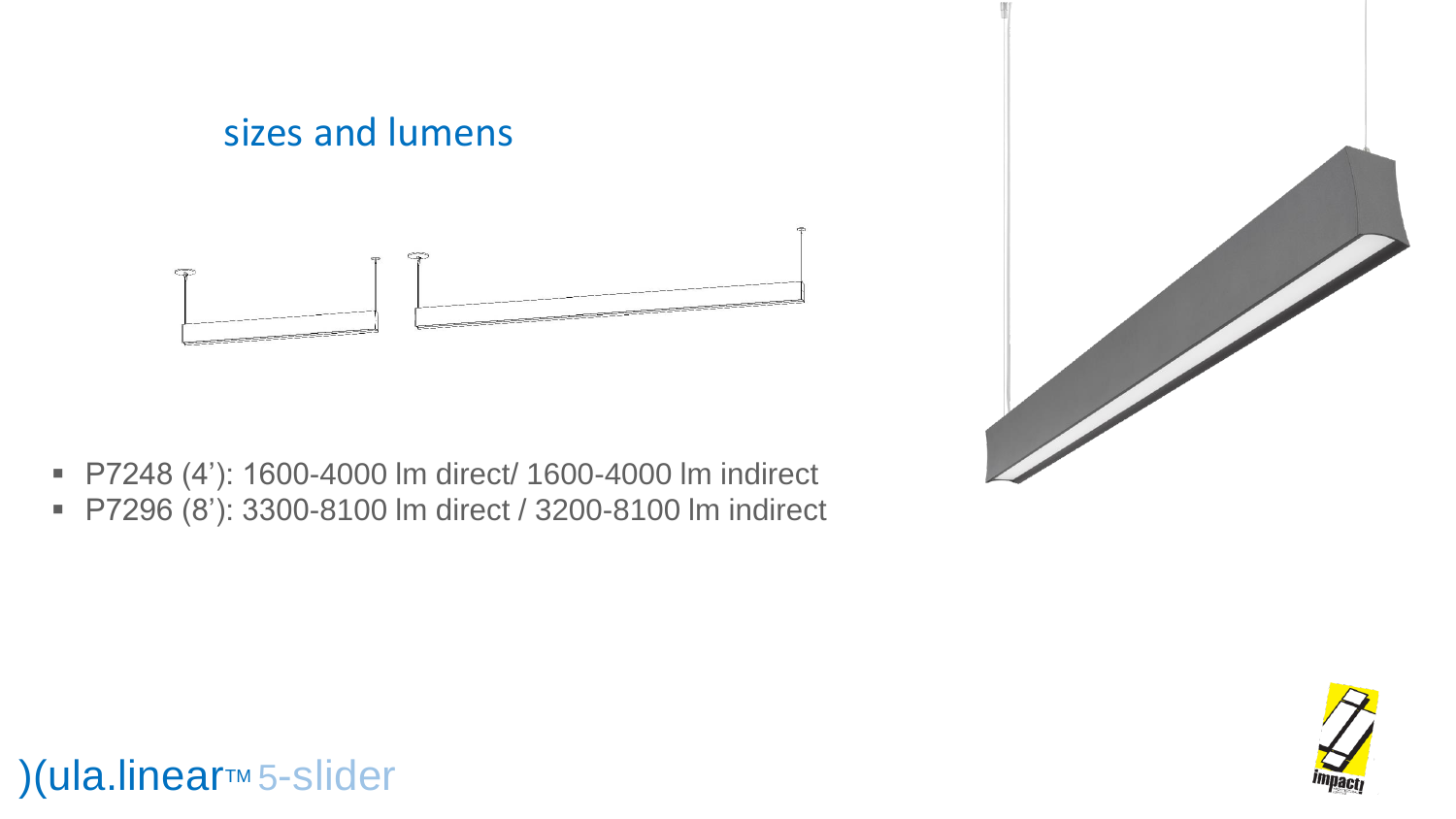#### construction

two point vertical mounting utilizing 3' or 6' long stainless-steel cables w/ field adjustable grippers

47" white module LED board, L80 > 72,000 hrs, 90 cri standard, 3000K, 3500K, 4000K direct or direct/indirect

> integral programmable drivers, field maintainable, universal input (120-  $277v$ ), 0-10v controllable, 1% dimming

bottom lens .118" thick laser cut optimum light diffusion acrylic w/ 72% light transmission



#### **80 degree batwing diffuser** patent-

pending Brightwing™ achieves a flat-field beam profile, uniformly illuminating the ceiling without a central hot-spot. **94% efficient**

hourglass curved profile with a soft bullnose bottom return

> choose from 15 standard powder coat paint finishes



## $(a)$ (ula.linear<sub>M 5-slider</sub>

seamless single piece aluminum extrusion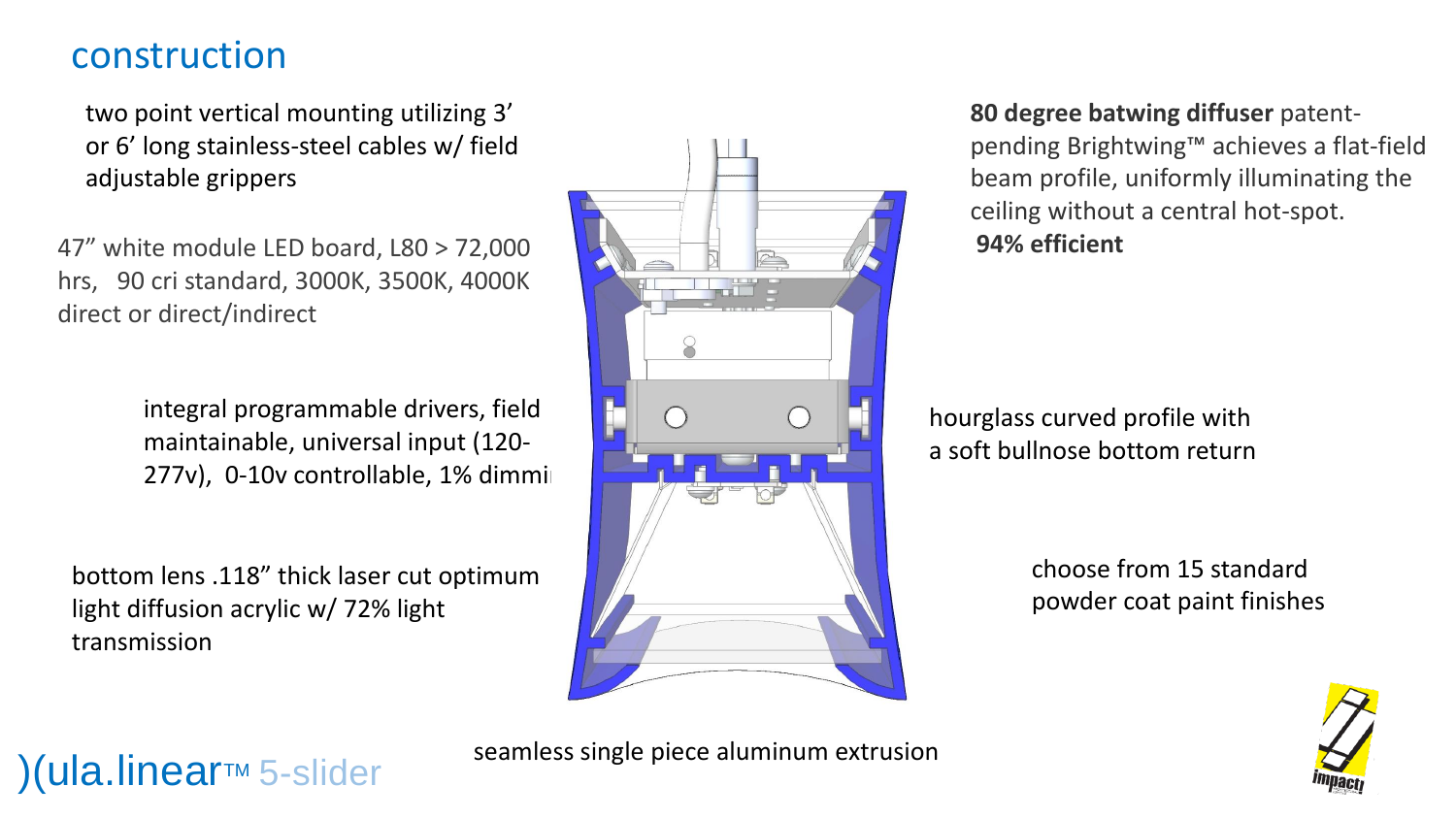### performance

| <b>Statistics</b>                             |  |  |  |  |                                   |       |
|-----------------------------------------------|--|--|--|--|-----------------------------------|-------|
| Description Symbol Avg Max Min Max/Min Avg/Mi |  |  |  |  |                                   |       |
| )(ula.linear                                  |  |  |  |  | $+$ 31.1 fc 54.0 fc 17.6 fc 3.1:1 | 1.8:1 |



- 12' x 12' x 10'H space
- 80/50/20 reflectances
- bottom of fixture at 8'" aff
- FC readings at 2.5' aff
- layout conducted using P7248 HX - HX (4000 direct / 4000 indirect delivered lumens) 90CRI